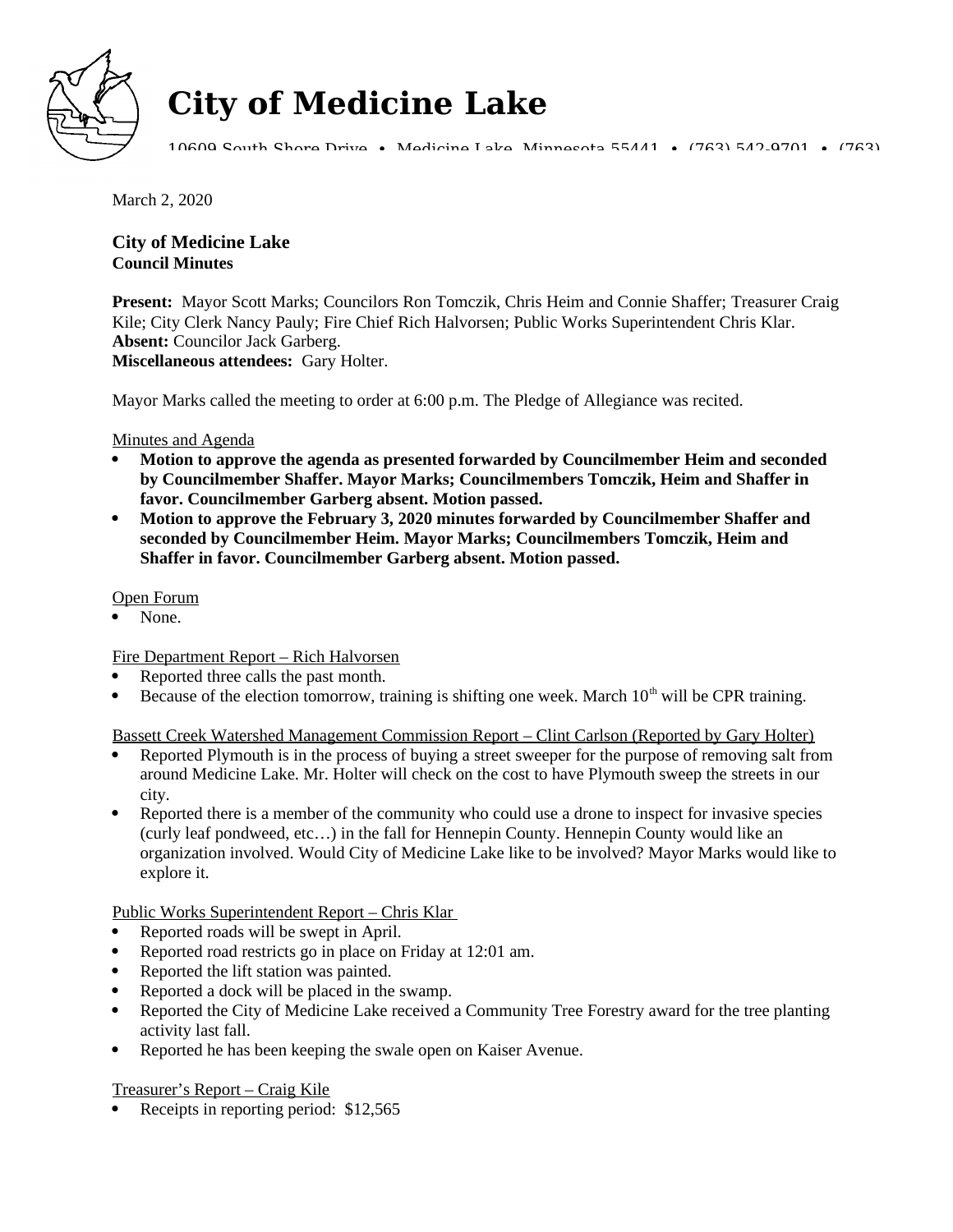- Receipts year to date: \$129,651
- Disbursements in reporting period: \$20,160
- Disbursements year to date: \$53,883
- **Motion to approve the summary spending, receipts and cash balances through March 1, 2020 forwarded by Councilmember Shaffer and seconded by Councilmember Heim. Mayor Marks; Councilmembers Tomczik, Heim and Shaffer in favor. Councilmember Garberg absent. Motion passed.**

**Officer Reports:** 

Councilmember Garberg

• No report.

Councilmember Tomczik

• Reported nothing to report.

Councilmember Heim

- Reported he is communicating with Comcast to get internet service at city hall.
- Reported he wants to partner with Councilmember Shaffer on the permit information because it's needed for the quarterly sewer reports.

#### Councilmember Shaffer

- Reported the building section of the website has been updated.
- Reported she redid the rental application and now it is a license and inspection application. She sent letters to every rental property owner letting them know the ordinance was changed and what the primary changes are. Letters and emails will go out in May and the process will run June through September.
- Reported the building permit process has been completed with Plymouth.
- Reported she spoke with Metro West and they are fine with closing out everything. They sent postcards for all open permits. They are supposed to be getting things together for 161 Peninsula Road to turn it over to us and then we'll turn it over to Plymouth. She is asking Attorney Wynn Curtiss about what recourse we may have to capture some fees.
- Reported the Dropbox is setup and working well for working with Plymouth. There was discussion about using the Dropbox as a document repository for other documents but it was decided not to do so.

### Mayor Marks

- Reported Hennepin County Sheriff's Office Engagement Team has asked if we need their services for any upcoming events.
- Reported a resident reached out to him with a complaint about a neighbor smoking outside and the smoke reaching their house. There is nothing the city can do about it.

#### New Business

- **Motion to approve Resolution 20-03 appointing election judges for the March 3, 2020 Presidential Nomination Primary forwarded by Councilmember Heim and seconded by Councilmember Tomczik. Mayor Marks; Councilmembers Tomczik, Heim and Shaffer in favor. Councilmember Garberg absent. Motion passed.**
- Nancy Pauly reported she provided a certified copy of the 1967 Council Resolution regarding the construction of the sanitary sewer system so that the owner of 229 Peninsula Rd could record the sewer easement on the property.
- Nancy Pauly reported that The Hutton House liquor license renewal is in process and will be ready for consideration at the May City Council meeting.